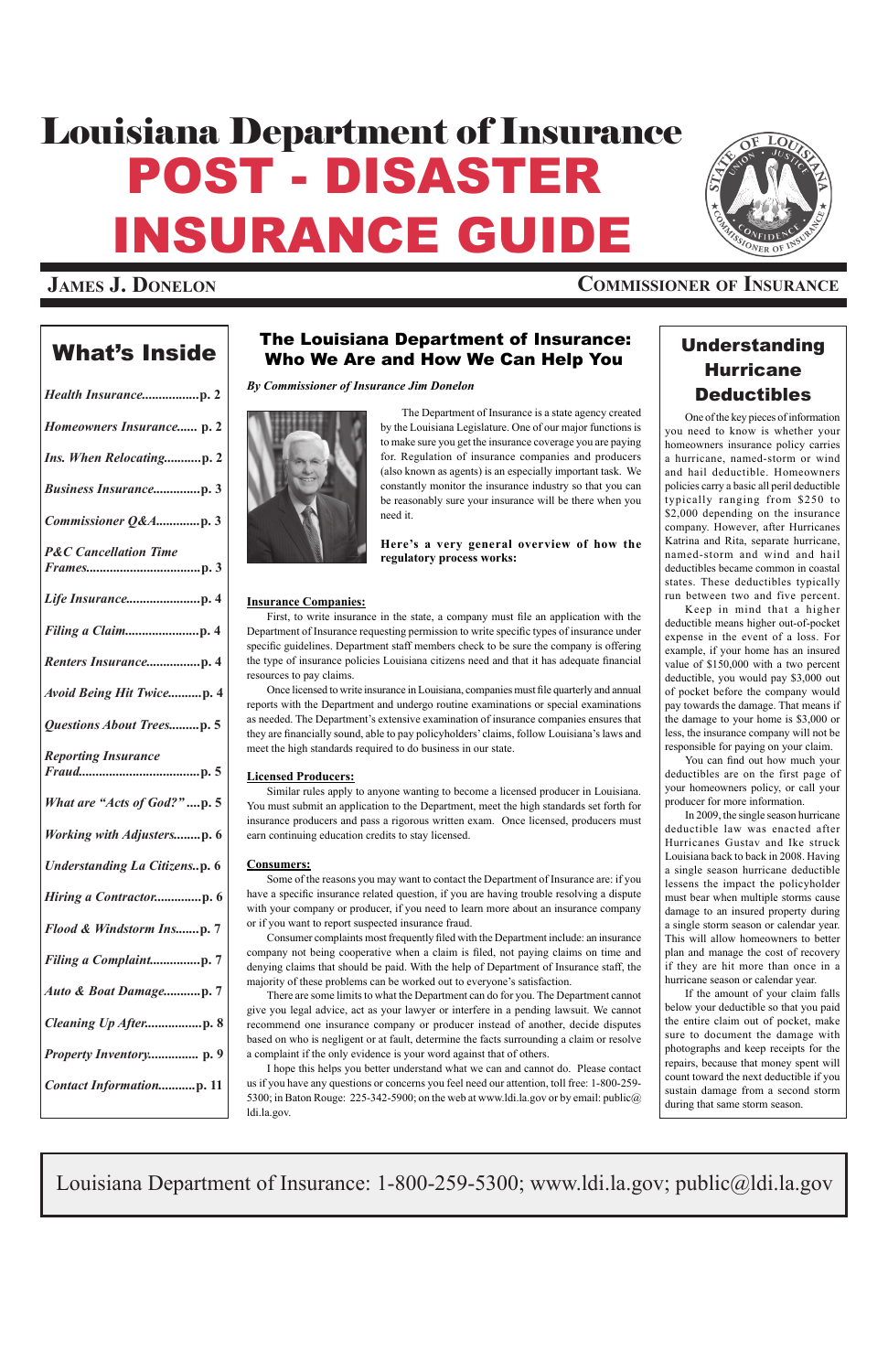## Now's the Time to Better Understand Your Homeowners Insurance

Homeowners Insurance is a "package" policy that covers both property and liability claims. Property claims are made when loss or damage occurs to your home or personal possessions. This coverage extends to possessions that you carry for personal use when you travel. Liability claims arise when someone else suffers a bodily injury or damage to their property because of something you did or did not do. Liability claims may result in a lawsuit against you.

There are six basic types of homeowners coverage that are designed to provide varying amounts of protection. Different insurance companies may give them different titles, but the perils they insure are basically the same.

**The Basic Form** protects your home and personal property such as furniture, carpeting and personal belongings. The policy covers damage due to fire or lightning, removal of property endangered by peril, windstorm or hail, vandalism or malicious mischief, theft, damage from vehicles and aircraft, explosion, riot or civil commotion, glass breakage and comprehensive liability.

 Along with benefits provided by the Basic Form, **the Broad Form** insures your home and personal property against building collapse, freezing of or accidental discharge of water or steam from within plumbing, heating/air conditioning systems, domestic appliances, falling objects, weight of ice, snow or sleet and rupture or bursting of hot water heating systems. It also provides comprehensive personal liability coverage.

**The Special Form** covers your home against "all risks" except for certain specified exclusions, such as floods and earthquakes. This policy covers other structures (such as a detached garage) and all perils covered in the Broad Form, damage to or loss of personal property and comprehensive liability.

**The Tenants Policy** is a Broad Form policy that supplies coverage for personal property and liability. This policy provides no coverage for the dwelling.

**The Comprehensive Form** insures a dwelling and personal property against all risks except certain specified perils such as floods and earthquakes. This is often the most expensive homeowners policy because it covers so many potential losses.

**Special Condominium Coverage** is designed for condominium unit owners and is not presently offered by all insurance companies. It provides the basic coverage offered in the Tenants Form and provides special protection needed by owners of condominium units. It insures only the interior of the dwelling, not the structure itself.

When deciding which form is right for you, be aware that there are some properties and perils that are excluded from most homeowners policies. Animals, birds, fish, automobiles and business property that are away from the covered premises are not covered by most homeowners policies. Loss and damage caused by flood, surface water, water that backs up through sewers or drains, earth movement, nuclear damage and war are not covered. In some instances you can purchase additional coverage for excluded items.

Personal liability and medical payments do not apply to operation or ownership of any aircraft, automobile, recreational motor vehicle, water craft powered by more than a 50-horsepower motor, or to bodily injury or physical damage caused by an intentional act of the insured.

#### **Figuring Out the Costs**

The settlement amount the insurance company offers, of course, differs with each situation. However, it helps to know the two basic ways to value your property.

**Actual Cash Value** is the replacement cost of the item minus depreciation. For example, if a new television set costs \$2,000 and your 7-year-old television set is damaged in a fire, you may end up receiving only \$1,200 because of depreciation of your television's value over time.

**Replacement Coverage** is the cost of replacing an item without deducting for depreciation. For example, if the current cost of a television similar to the one you bought seven years ago is \$2,000, you will receive the full \$2,000. Most policies require you to actually replace the item in order to receive reimbursement.



Check your policy to see which kind of coverage you currently have. If you have actual cash value and would prefer replacement coverage, it may be added to your policy for an increase in your premium of about 10 to 15 percent.

**Health Insurance:** If you have HMO (Health Maintenance

Don't forget about deductibles. Check with your producer to find out if there is a hurricane deductible written into your policy. There is a trend among insurance companies in Louisiana to apply a hurricane deductible to homeowners policies due to the frequency of storms in our state. For example, a two percent hurricane deductible would require you to pay up to two percent of the insured value of your home instead of the usual deductible you pay when you have other types of losses. When considering the purchase of a policy, keep in mind that most companies restrict the sale of insurance once a hurricane or tropical storm is approaching.

Most policies limit the amount of reimbursement for valuable items, such as jewelry, furs, silverware, guns, antiques and computer equipment. If you have some particularly valuable items in these categories, you may need to purchase additional coverage. This type of coverage is usually not expensive and is based on the value of the item being insured. Contact your insurance company or producer for more information about valuable items coverage.

A personal liability, or umbrella, policy pays liability limits above those you can get on your homeowners or other basic liability policy. If you are thinking of buying a personal liability policy, begin by finding out the maximum amount of personal liability your homeowners policy provides. Make sure you coordinate the liability limits so that the umbrella policy covers any liability claim in excess of the amount your basic policy will pay, up to the maximum limits of the policy.

Whether you move to another state, or even to another town, there are certain

steps to take with all primary insurances. Primary insurance includes Homeowners Insurance or Renters Insurance, Health Insurance, Auto Insurance and Life Insurance.

First, remember to notify your current insurance producers of

your new address so they will be able to contact you if necessary. Also, keep in mind that rates for Homeowners and Auto Insurance are not the same in every state, so your premium could go up or down depending on where you move.

#### **Homeowners Insurance:** If

you buy a home, you will, of course, need to insure it and cancel the policy on the previous home if you sell it. Always be sure you have coverage on any property from the day you buy it until the day you no longer own it. If you plan to rent, even temporarily, renters insurance is available on your personal belongings. Whether you

## Handling Your Insurance When You Have to Relocate

If you or your loved ones are injured or become ill as the result of a disaster, there are many things you need to keep in mind in order to make sure you get the medical care and coverage you need.

 If you have health insurance, find out from your insurer what coverage your plan provides when you are displaced and need medical care outside of your area. Local emergency services may be able to direct you to alternative care locations if your regular treatment settings are unavailable.

You can call your health insurer's customer service department to find out what you need to do to make a claim. Learn about your plan's coverage for catastrophic or long-term injuries, including coverage for rehabilitation and the lifetime maximum the policy will pay.

Also, if you have a Flexible Spending Account (FSA), save any medical or prescription receipts to submit for reimbursement. Ask your doctor to keep records about your progress. Your insurance company may need records of your continued progress toward recovery if you end up in rehabilitation.

Finally, know your rights. If you are not receiving payment for the medical treatment you need, you or your doctor should contact the insurance company to explain the circumstances.

## Dealing with Health Insurance After a Disaster



own or rent, remember that flood insurance comes under a separate policy and should



be considered as a possibility by anyone in Louisiana who has a residence with a ground floor.

**Auto Insurance:** If you move out of state, you will have to register your automobile in your new location. Check with your local Department of Motor Vehicles for further information on how to properly register your vehicle. Keep in mind that insurance requirements differ,

depending on what state you move to. Even if you move to another location in Louisiana, make sure registration and insurance information on your vehicle and all other policies are properly updated.

Organization), a PPO (Preferred Provider Organization) plan or other health insurance plan that involves a list of approved physicians and health care facilities, be sure to get a list of the ones nearest your new location. Not choosing doctors and medical facilities on that list can cost you hundreds, or even thousands of dollars.

**Life Insurance:** Remember to notify your insurance producer and company of your new address so that they can continue to serve you, especially if there are updates concerning your policy (or policies) or changes in contact information for your producer or company.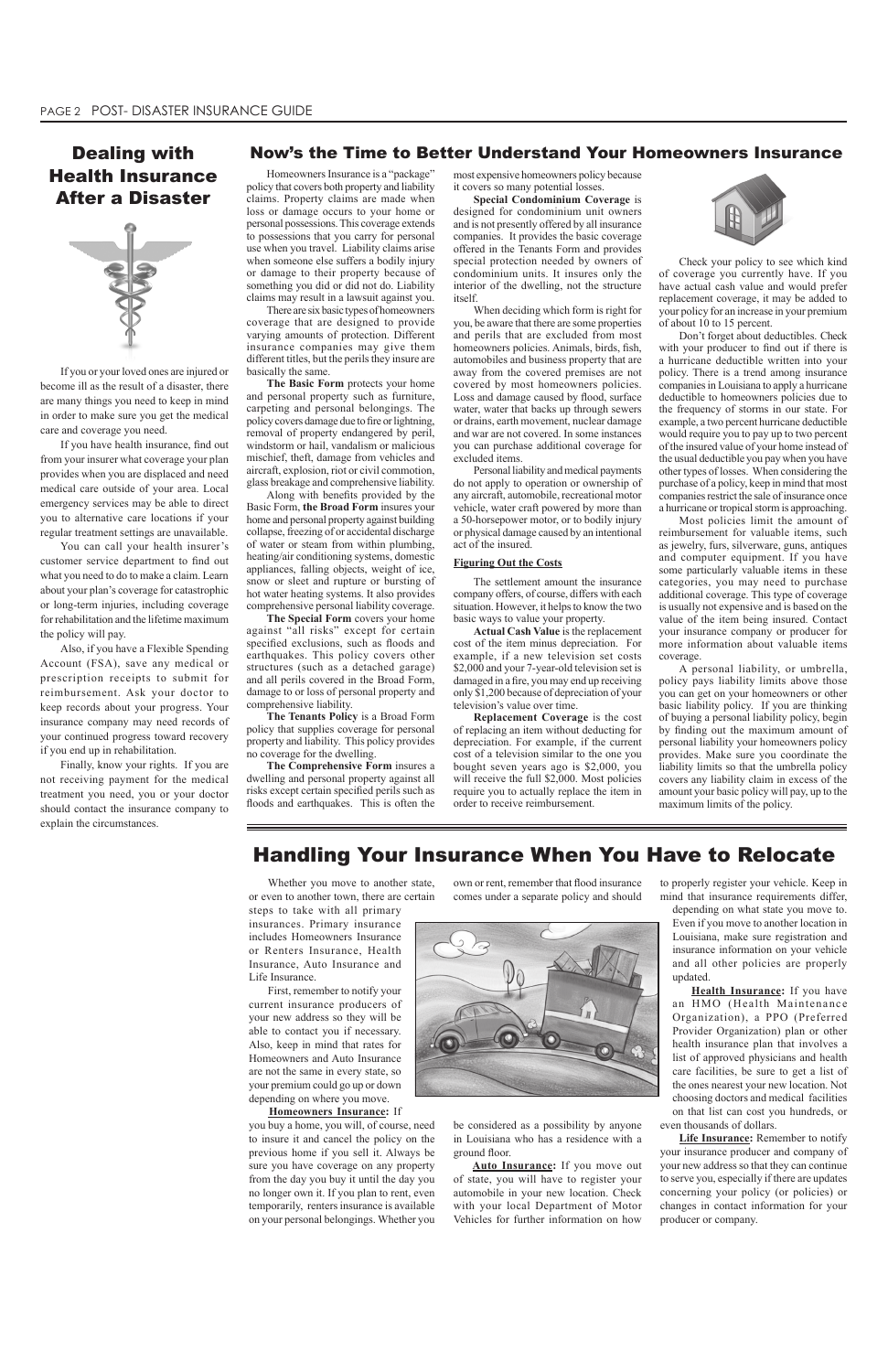Many new issues and questions about business insurance surfaced after Hurricane Katrina in 2005. The following are the most commonly asked questions of Department of Insurance staff about business insurance. The answers are general in nature. As with all types of insurance, you should contact your producer or company regarding your specific policy and the coverage afforded.

## **Coverage**

**Question:** Is my business covered for property damage?

**Answer:** A typical business owner's policy covers damage due to wind, wind-driven rain and fire. So if your business has been damaged or destroyed by one of these perils, your insurance company will pay to have your business repaired or rebuilt. Flood damage is usually excluded or very limited unless you have purchased flood coverage from the National Flood Insurance Program or a private insurer.

#### **Lost Revenue**

**Question:** I had to shut down my business. Will my insurance cover the lost revenue? If so, for how long?

**Answer:** Business interruption insurance usually covers the actual loss resulting from a total or partial interruption of business, and reasonable expenses incurred to reduce the period of interruption, up to the limit of insurance written. It usually covers the profits a business would have earned, based on its own financial records, had the property loss due to an insured peril

not occurred. Generally, the policy covers additional operating expenses incurred as a result of the loss such as the extra expense of operating out of a temporary location, even though business activities have come to a temporary halt.

Reimbursement under business interruption insurance is generally triggered by some kind of damage to the property where the business is conducted, and only when the damage is the result of a covered peril such as wind. Evacuation orders do NOT trigger business interruption insurance coverage. Acts of "civil authority" which preclude a business from reopening can trigger business interruption coverage if the declaration was the result of a covered peril. Often, there is a deductible either in a flat dollar amount or a waiting time. If it is a waiting time, it is typically 24 to 72 hours, meaning that payments do not begin until the business has been disrupted for one to three days.

Most business interruption forms do not include coverage for perils such as emergency evacuation by civil authority or a major utility disruption, unless they were added by endorsement. Typically, when business interruption insurance is purchased, the time frame for coverage is one year. The overall cost of business insurance is determined by the amount of coverage required during the period specified.

The National Flood Insurance Program does not provide coverage for business interruption.

#### **Keep Closed Business Going**

**Question:** Can insurance help me keep my business going while it is closed?

**Answer:** If you purchased business income coverage, it will typically reimburse you for lost profits and continued fixed expenses during the time that the business must stay closed while the premises is being restored. If you have ordinance or law coverage it will help pay for the extra costs of tearing down the structure and rebuilding it.

### **Extra Expense**

**Question**: What about extra expenses incurred beyond normal operating expenses?

**Answer:** IF you have extra expense insurance, it will generally reimburse your company for what it spends, over and above normal operating expenses, to relocate to avoid shutting down during the restoration period.

### **Theft and Vandalism**

**Question:** The contents of my business were stolen and the property was vandalized. Am I covered?

**Answer:** Standard business owners policies cover theft and vandalism, so any losses due to looting would be paid.

#### **Supplier Unable to Deliver**

**Question:** My business is in another state, but my supplier, located in Louisiana, is closed because of storm damage. The supplier is unable to deliver parts or other items necessary for my business to continue. Does insurance cover my loss? **Answer:** More and more companies are purchasing coverage - called contingent business interruption or contingent business income - which helps soften the

## Answering Your Questions About Business Insurance

**See BUSINESS INSURANCE, Page 6**

## Ask **Insurance** Commissioner Jim Donelon

**Question:** My mobile home was damaged in the storm. Will my policy pay for the repairs even though my mobile home was not tied down?

**Answer:** Most companies have very specific requirements regarding tie downs for mobile homes before they will provide coverage. You should contact your producer regarding the specifics in your policy. Generally, if the company issues a policy on a home that was not tied down, they are still obligated to provide some coverage in the event of a loss. The only exception might be if the company can show that there was misrepresentation on the application for coverage by the insured and that the company would not have issued the policy if it had known the true facts regarding the tie downs.

**Question:** I live in a condominium that was damaged by the storm. My unit was damaged as well as the common areas of our complex. What part of the loss am I responsible for and what part should the Condominium Association policy pay for?

**Answer:** You should check the bylaws of the association to see who is responsible for what property. In general, your policy would pay for damages to your unit. The Association's policy would pay for damages to the buildings (roof, exterior walls, etc.) and to the common areas. You may be responsible for an assessment to help pay for damages covered by the Association's policy. Check your unitowners policy to see what coverage you have to help you pay this bill. Most policies include a minimum of \$1,000 for loss assessment coverage.

**Question:** Why did my check for payment of damages from the insurance company go to my mortgage company? This is only prolonging the time it takes to get the repairs made to my house.

**Answer:** The situation you describe appears to be part of the terms entered

into between you and the lender. Your mortgage company has an insurable interest in the home until the loan is paid in full, and each lender writes their contract procedures to assure that damages to the property are properly repaired. You should refer to your loan agreement for more information on the process involved. The LDI doesn't have any jurisdiction over mortgage agreement contracts, but we suggest you contact the LA Office of Financial Institutions for guidance at 225-925- 4660 or visit www.ofi.state.la.us.

 **See Q&A, Page 5**

## Disaster Contact Information

## Federal Emergency Management Agency (FEMA):

www.disasterassistance.gov www.fema.gov 1-800-621-FEMA (3362) For speech or hearing impaired: (TTY) 1-800-462-7585

## American Red Cross:

www.redcross.org 1-800-REDCROSS (1-800-733-2767)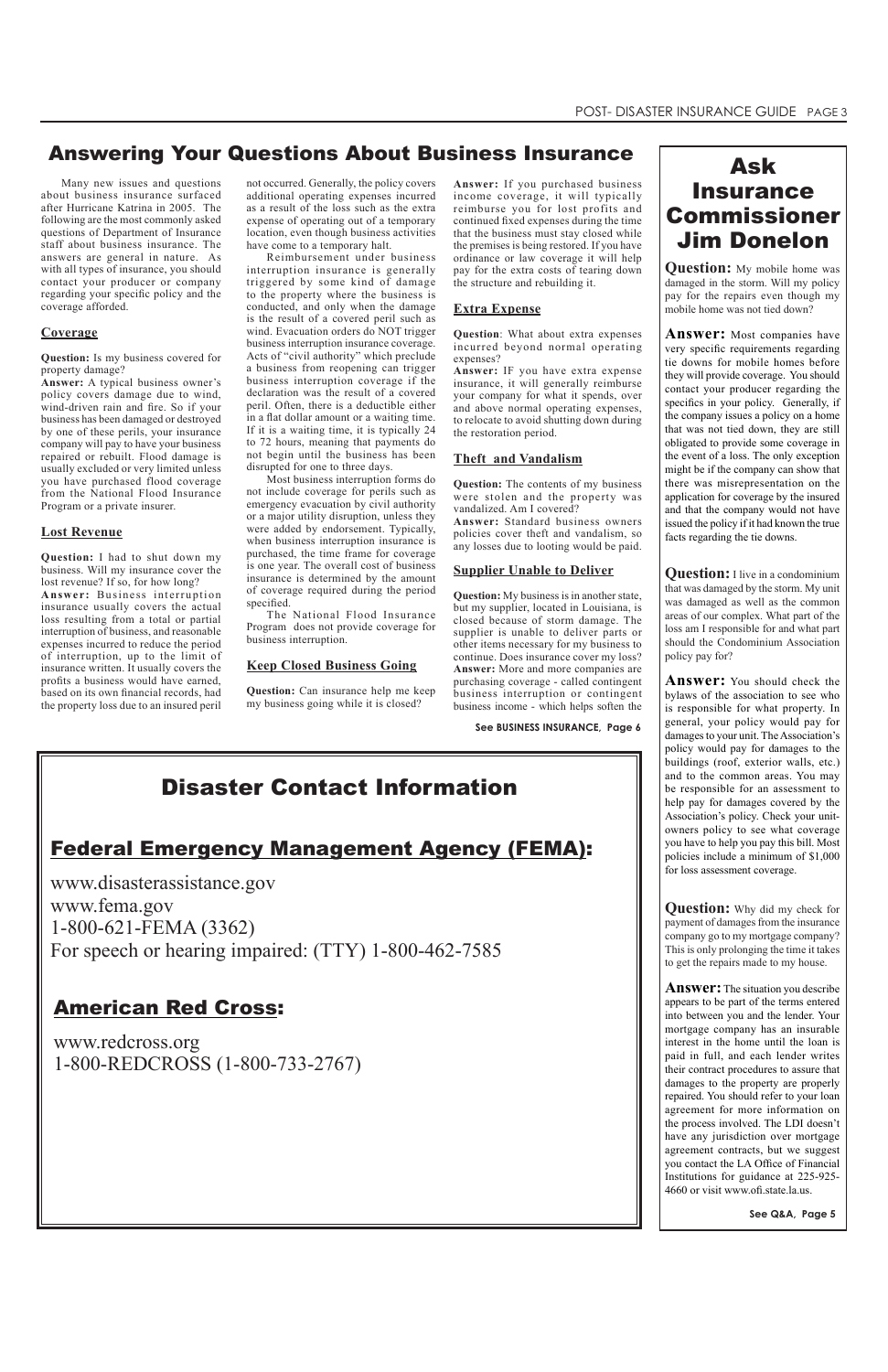**\* Home repairs:** Do business with licensed and insured contractors and always get a written estimate of repair costs. Call to verify a contractor's licensure status.

**\* Contractor references:** Ask for and check out references from the contractor. Satisfied customers are an excellent resource when selecting a contractor.

**\* Purchase of used vehicles or watercraft:** Many automobiles and watercraft have been damaged by hurricanes in the past. Their damage can be concealed and the vehicles may be sold to unsuspecting consumers. To help prevent fraudulent sales, check the vehicle identification number (VIN) or hull identification number (HIN) in the National Insurance Crime Bureau database online at www.nicb.org

**\* Personal Information:** Do not give personal information such as your bank account numbers, social security number or other identification information to strangers, whether on the phone, online or in person. If you think someone has stolen your identity, call or write all three credit bureaus and ask them to place a fraud alert on your credit report. The fraud alert tells creditors to contact you before opening any new accounts or making any changes to your existing accounts.

#### *The credit bureaus to contact are:*

*Equifax* (www.equifax.com): 1-866- 349-5191, P.O. Box 740256, Atlanta, GA 30348

*Experian* (www.experian.com): 1-800-397-3742, P.O. Box 949, Allen, TX 75013-0949

*TransUnion* (www.transunion.com): 1-800-680-7289, P.O. Box 6790, Fullerton, CA 92834

If you cannot cover all of your living expenses following a disaster, contact your creditors to negotiate a payment plan.

**\* Disaster Officials and Inspectors:**  Always ask for identification from any official who stops at your home or temporary shelter. Among the legitimate officials who may visit your home are FEMA inspectors, U.S. Small BusinessAdministration loss verifiers, federal/state community relations teams and local building officials. If a visitor refuses to show his or her ID, contact local law enforcement authorities immediately.

Scam artists have been known to appear on the scene after a disaster claiming to be government officials and say they can help you qualify for financial disaster relief for a "processing fee." FEMA does not charge fees for processing disaster aid. Others may masquerade as safety inspectors or utility repairmen and say immediate work is required and charge a fee for unnecessary work.

You need insurance when renting to protect your personal belongings. Owners of rented condos, apartments or single-dwelling homes have no reason to carry insurance that protects the renter. Generally, any insurance landlords carry will only cover their personal liability and damage to the building itself.

Renters insurance is usually not very expensive. Some renters fail to insure their personal possessions because they believe insurance is too expensive, when in fact, renters insurance is typically available for as little as \$100 a year.

To estimate how much it would cost you to replace just the major items in your home, do a quick inventory of televisions, computers and other big ticket items. That is only the beginning of the dollar

amount of loss you will suffer if your home is destroyed or badly damaged by a fire, burglary or storm; yet, an estimated

two-thirds of renters in Louisiana do not carry any property and personal liability insurance. An even higher percentage of renters do not carry flood insurance, even if they live on the ground floor or in a low lying area.

There may be an occasional situation in which the owner of the building would be responsible for a renter's loss, but in most cases you are on your own. People in apartments or condos who share common walls with other residences have limited control over their exposure to fire, water and other types of damage that can spread from one part of a building to another.

Besides coverage for damage to your

belongings, two additional concerns are liability and flood coverage. Liability insurance coverage protects you, for example, if a visitor is injured by tripping over a piece of your furniture or is bitten by your dog. Liability is included as a part of your renter's insurance coverage, however, flood is not. Anyone who has a ground floor residence in Louisiana should consider buying flood insurance. A local insurance producer can sell you flood insurance, but it will be a separate policy from your regular property insurance. It is provided by the National Flood Insurance Program and only covers flooding.

Renters policies normally pay only the actual cash value of your losses, but replacement coverage is available.

## The Importance of Renters Insurance

## How to Avoid Being Hit Twice

## Having to Deal with Life Insurance After a Disaster

In the unfortunate event that circumstances have caused you to need to make a claim with your life insurer after a disaster, there are some things you need to keep in mind.

#### **Lack of proper documentation**

Lack of documentation is one of the biggest concerns of claimants due to life insurance policies being lost or left behind. But often, disaster victims can obtain the benefits they are entitled to even without the actual life insurance policy or death certificate in hand. Most life insurers are prepared to verify an individual policy without a policy number as long as claimants can provide basic information on the policyholder.

If you are unable to obtain a death certificate, you may be able to make a life insurance claim with an affidavit from the funeral home director, an affidavit from surviving family members, hospital records or a statement from a physician.

Also, the Department of Insurance offers a service that allows the public to search for life insurance policies of deceased relatives if the policy was purchased in Louisiana. You can access the service form on our website or obtain

a copy by calling our toll-free number, 1-800-259-5300. However, a copy of the official death certificate must be submitted with the form.

#### **Cash loan against life insurance policy**

You may want to find out if your company offers emergency loans against the cash value of a current policy. These types of loans are aimed at those who need help in recovery and rebuilding. Cash loans are not available in a standard term-life policy. Policyholders with a cash-value life insurance policy accrue cash based on the premiums paid. And, unlike a bank loan, these policies can be borrowed against without providing any security or credit information.

However, remember that the loan does have to be paid back, and with interest. If the policyholder dies before the loan is paid off, the beneficiary will receive the death benefit minus the amount that was owed on the loan.

#### **Look into all benefit options**

Don't forget to look into any group life policies you may have through your employer. Group life policies can provide

## What You Need to Know About Filing an Insurance Claim

some financial relief, but are easily overlooked during a crisis because the policyholder is often unsure of which company provides the policy. Employers are usually the best source of information when it comes to finding out the terms of a group life policy. However, the Department of Insurance may be able to help if you are unable to reach your employer or coworkers.

 Also, many financial institutions offer small complimentary accidental death policies. If you think your loved one may have had an accidental death policy, it's worth looking into.

#### **Don't cheat**

Don't expect a handout or try to take advantage of the company's leniency in paying out claims without strict documentation. A company will follow up on claims that are paid out and will take action if there is any evidence of fraud.

#### **Make plans for the future**

It's a good idea to keep copies of important life insurance documents with trusted family members or in a safety deposit box, in case of an emergency.

*An insurance company has up to 30 days to pay your claim after you give them satisfactory proof of loss.*

After a disaster, it is important to call your insurance producer or the insurance company's claims hotline and file your claim as soon as possible. Have your policy number and other relevant information readily available. Your policy might require that you make the notification within a certain time frame.

When calling about your claim, keep a record of the conversation, including the person's name, title, date and time of the call, and make notes about what was discussed.

Collaborate with your insurance company. Ask what documents, forms and data you will need to file a claim. Provide your insurance company with accurate, detailed information. Incorrect or incomplete information will cause a delay in processing your claim.

Your company will submit a loss form and an adjuster will be assigned to your claim. If you are unable to stay in

your home, let your insurance company or producer know the phone numbers and addresses where you can be reached day or night.

In most cases, you may need to make temporary repairs to prevent further damage to your property from the weather or from looting. This would include boarding up windows and placing plastic over the roof if it is leaking.

If you make temporary repairs, keep a list of all work done and save receipts for all materials used. Do not sign any

agreements with contractors until you have spoken with your insurance company.

If your home is damaged to the extent that you cannot live there, ask your insurance company if your policy covers additional living expenses.

Many people have multiple insurance policies, such as a homeowners policy, a flood policy and a windstorm policy, and aren't sure which policy to file their claim under. Use your best judgment once you have determined your damages. You may need to file your claim with all three policies. The adjuster or adjusters will take care of determining which policy covers which part of your loss.

How soon does the insurance company have to pay you the money it owes you for the repairs to your property? Sometimes you will receive a check quickly. However, an insurance company has up to 30 days to pay your claim after you give them satisfactory proof of loss.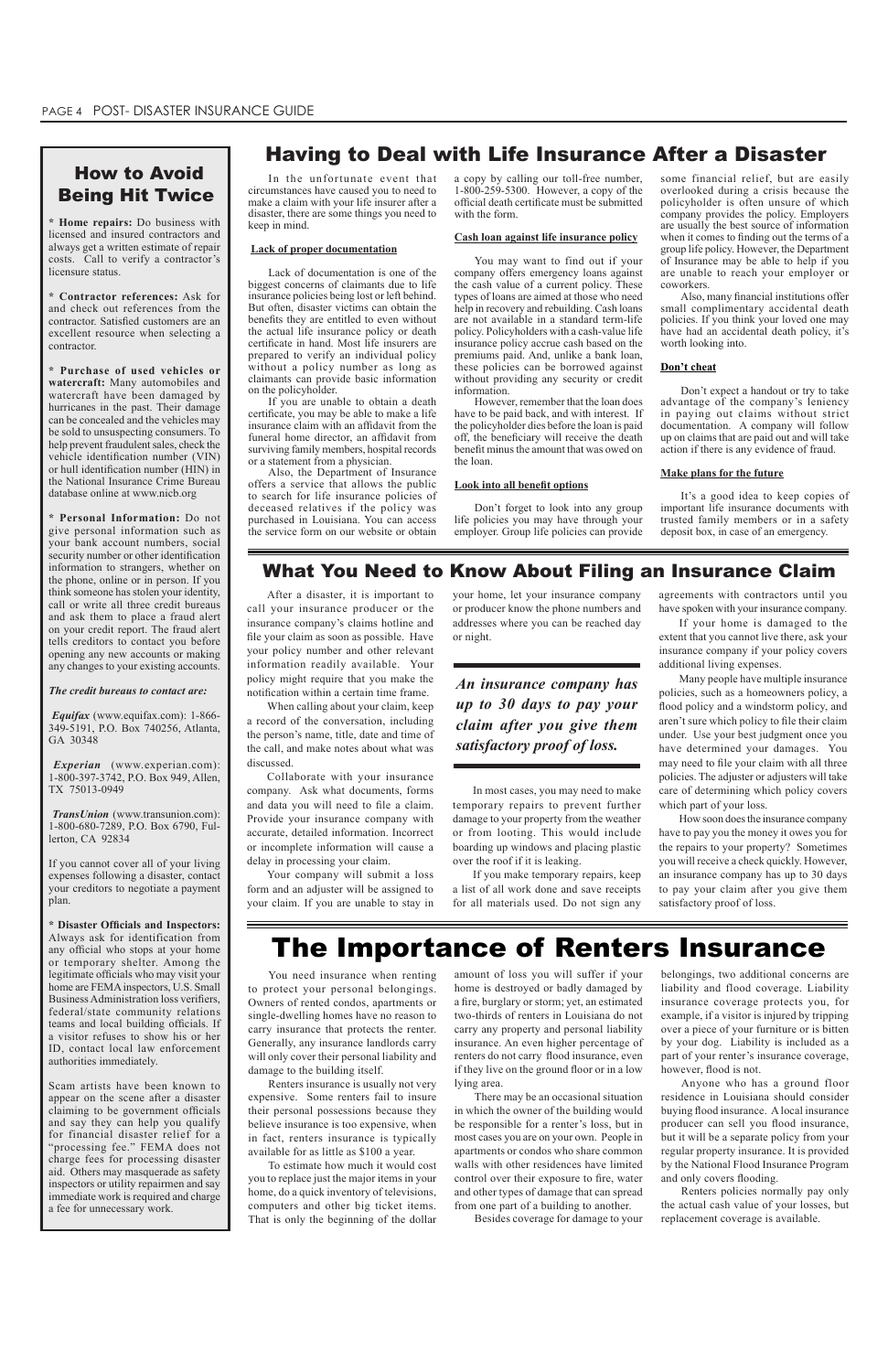**Question:** How are losses to swimming pools covered? I have an in-ground pool and my neighbor has an above ground pool. Our companies are paying differently. Is this right?

Answer: Yes, coverage is different for in-ground and above ground pools. In-ground pools are considered to be like the foundation of the house and damages to the structure of the pool are covered. If a tree or debris has cracked the walls or floor of the pool or the concrete decking surrounding the pool, your homeowners policy should cover repair costs. However, if damage was caused by water – usually undermining or pop-up caused by water pressure – there is no coverage.

Above ground pools are considered to be appurtenant structures – similar to a shed or detached garage – and will be covered if the policy provides for appurtenant structure coverage. If detached structures are not covered by your policy, your claim will not be paid. Damage caused by water is excluded as for in-ground pools. Note: Your flood policy also excludes damage to swimming pools whether in or above ground.

**Question:** Many family members will be staying at our home due to the disaster. Do I need to make changes in my homeowners policy to be sure they are covered as members of the household?

**Answer:** You should let the insurance representative and company who handles your homeowners policy know of the change in your household as soon as you can.

Your family will be covered under the liability provisions of your homeowners policy. If, for example, someone visiting your home makes a claim against your homeowners policy for something for which a family member is allegedly responsible, it would be covered. However, as a member of your household, your family member cannot claim liability damages under your homeowners policy.

Personal belongings could present a special problem, depending on their dollar value. If, for instance, your guests have jewelry or other valuables with them, you will want to consider additional insurance. A rider, similar to the one you might have on your own valuables, might be your best solution in that case. Your insurance representative can help you decide on your best option, depending on the specific situation.

## What are "Acts of God" & The following questions and answers **"Acts of Nature"?**

A word about minors: your basic homeowners coverage would extend to minors living in your home, with some possible exceptions. If the minor is a foster child or an evacuee, discuss with your insurance company what special rules may apply. Be prepared when you contact your representative by having with you any written contracts concerning the arrangement that may affect your homeowners liability. Adult relatives and their possessions would be considered a part of your household, as minor relatives are. However, the personal possessions of adult non relatives might be covered under your homeowners policy, even though they personally would not be covered by the liability provision.

**Question:** A tree fell on my roof during high winds and caused extensive damage. Will my company pay for removing the tree as well as fixing my roof?

**Question:** Wind blew one of my trees down in my yard. Am I covered for the loss of the tree? Am I covered for the ornamental shrub that was crushed by the tree? What about the expense of removing it from my yard?

## **From Q&A, Page 3**

The terms "Acts of God" and "Acts of Nature" are used to describe similar kinds of occurrences that, for the most part, are beyond human control. An Act of God is defined as an incident due directly to natural causes and exclusively without human interaction. Common examples are hurricanes, earthquakes, tornados and floods. However, most insurance policies do not use either term.

**Question:** Wind blew down one of my trees and it fell on my garage. My car was in the garage and was also damaged. Does my homeowners policy cover this damage?

Your insurance company cannot cancel, refuse to renew or increase the amount of the premium on your homeowners policy based solely on a loss caused by an Act of God. However, the insurer may make such changes to your policy due to an Act of God if they make the changes on an area-wide rating basis at the beginning of a new policy period.

While flooding, wind damage and hurricanes may all be defined as Acts of God, they are treated quite differently in property and casualty insurance policies. Flooding is a peril that you can almost always expect to see excluded from your homeowners policy. Flood insurance must be purchased as a separate policy.

Property insurance coverage on your home can range from a standard fire insurance policy that offers minimal coverage, to a homeowners policy that is much more comprehensive. Some property insurance policies exclude wind and hail damage while others may include the additional cost of a separate hurricane deductible. Many of these commonly excluded perils can be purchased for an additional premium.

The rules governing Acts of God on homeowners insurance also apply to renters and commercial property insurance. However, automobile insurance must be considered as a separate issue. If a vehicle is covered by comprehensive insurance, it is generally insured for most physical losses, including fire, flood, damages from fallen trees and theft. One notable exception is that comprehensive coverage excludes collision, which must be added to the policy for an additional cost.

address the most common "tree" questions posed over the years by consumers to the Louisiana Department of Insurance:

**Answer:** You should check the terms of your policy, but usually the company will pay for removal of the tree because it damaged your insured dwelling. The cost of repairing the damage to your home would be covered.



**Answer:** You should contact your producer as this may or may not be covered under your particular policy. Some policies provide coverage to remove a fallen tree if it blocks the insured's driveway.

**Question:** Wind blew two of my neighbor's healthy trees down on my property. One of them crushed my fence but nothing else was damaged. Whose policy should pay for the damages and what is covered?

**Answer:** If your neighbor's healthy tree falls on your home, fence or other property, it is your insurance company's responsibility to pay for repairing the damage. Your neighbor's insurer would probably only accept liability and pay for the damage if the tree was dead or weakened in such a way that the owner should have known it was dangerous before it fell. So, your policy pays for the damage to your fence. You also have coverage under your policy for the removal of the tree that damaged your fence since it was considered a "covered structure."

**Answer:** Your homeowners policy will pay for the damage to the garage but not to your car. Your auto insurance policy will pay for the damage to your car if you have comprehensive coverage.

**Question:** The wind uprooted a big tree near my patio and the tree's roots tore up the patio. Do I have any coverage?

**Answer:** Yes, both the damage to the patio and the cost of removing the tree are covered.

for victims of a disaster. You may be surprised to know that Louisiana law requires you to report any knowledge of insurance fraud to the Fraud Section of the Department of Insurance. In 2012, this law was expanded to require individuals to report any suspected fraudulent insurance activity that will be, is being, or has been committed.

Unfortunately for everyone, some Insurance Fraud" link.

people will exploit relief efforts meant Individuals usually contact us quickly

Reporting insurance fraud is also in your best interest because it costs all of us money. Statistics indicate that more than 10 percent of every insurance dollar we pay goes to make up for insurance claims fraud. Insurance fraud reporting may be done anonymously on the department website at www.ldi.la.gov at the "Report

## Reporting Suspected Insurance Fraud: It's Everyone's Responsibility

when they feel their insurance producer is pocketing their money instead of sending it to the insurance company. However, we also need to hear from you and your neighbors if you have reason to believe that someone is committing, has committed or is planning to commit claims fraud. The bit of information you give us may not seem like much to you, but it could be that one piece of the puzzle that will lead to the conviction of a perpetrator of fraud. If you have reason to believe that an individual or group has committed or is planning to commit insurance fraud, do your part by passing that information along to us. We'll do the rest.



## Common Questions About Trees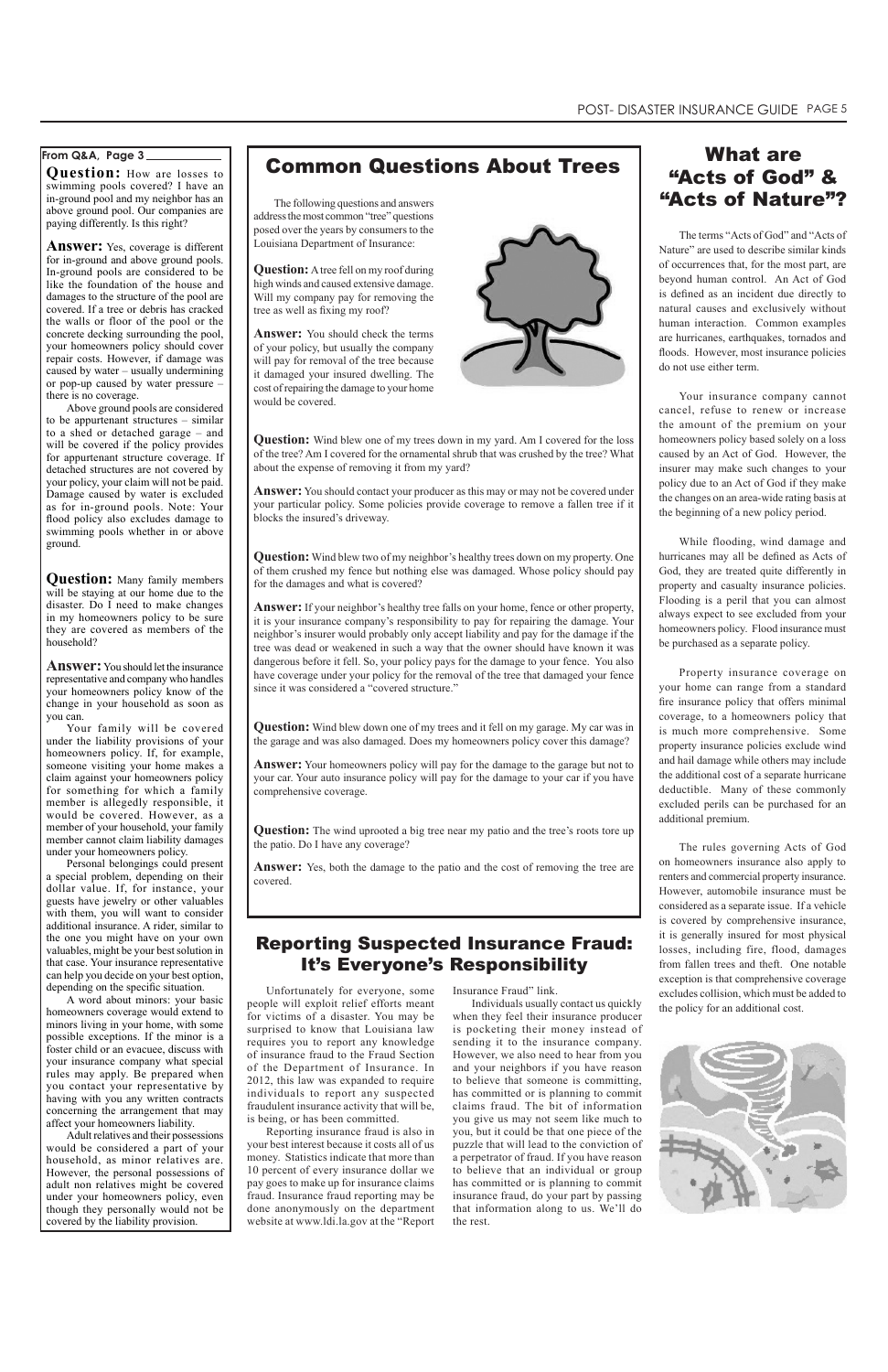## Understanding the Louisiana Citizens Property Insurance Corporation

The Louisiana Citizens Property Insurance Corporation was created by the Legislature in 2003 to provide coverage to policyholders in high risk areas. Citizens serves as the insurer

Some homeowners policies, especially for property along the coast, exclude coverage for wind and hail damage. Citizens offers this type of supplemental coverage, along with other basic property insurance.

of last resort for consumers who are unable to obtain property insurance in the regular insurance market. Citizens also encourages its depopulation by facilitating the ability of policyholders to obtain insurance from private insurers.

In carrying out its mission, Louisiana Citizens Property Insurance Corporation complies with statutory requirements and uses its best efforts to provide comprehensive coverage to policyholders at rates that are not competitive with rates charged in the voluntary market.

Citizens works to respond timely

and efficiently to changes in the property insurance marketplace with due consideration for the needs of Louisiana Citizens policyholders, meets its obligations to policyholders by maintaining financial resources adequate to meet regular operating requirements and follows established procedures to secure necessary financial resources in the event of a catastrophe.

Any property and casualty producer is eligible to place coverage with Citizens on your behalf.

If you need to file a claim with Citizens, contact them at 1-877-815- 5055 or at www.lacitizens.com.

There are three kinds of adjusters who operate in Louisiana: **insurance company adjusters**, **independent adjusters** who contract with insurance companies, and **public adjusters** who offer their services, for a fee, to policyholders and others, who want help with getting their claims paid by the insurance company.

Insurance adjusters, whether contractors or employees of companies, play a vital role in the claims process. That is never more evident than it is after a disaster. Many companies do not have enough people on staff to handle an unexpectedly large workload so they rely on contract adjusters to help them expedite the overwhelming number of claims they receive.

Adjusters go into disaster areas as soon as they are permitted to do so by emergency officials. The time this will take depends on the severity of the damage in the area. If you have reported your loss to your company, they should be able to give you an estimate on the time the adjuster will arrive. Remember, in a severe disaster, claims are prioritized by the severity of damage.

> **\*** A statement guaranteeing that the work area will be left in its original condition when the job is done.

Anyone who is representing a company should be able to show you an ID. If you have any concerns about an adjuster or any other insurance company representative, contact the insurance company for verification. Ask for proof of license, as all adjusters in Louisiana are required to be licensed by the Department. Non-resident adjusters responding to catastrophes must be registered with the Department. You can find adjuster licensing forms and information on our website at www.ldi.la.gov. The adjuster will need to see the damage to evaluate your loss but generally you should make temporary repairs that will prevent further damage to your property. You might want to postpone permanent repairs until the adjuster has inspected the property and



## Tips for Working with Insurance Adjusters

If damage to your home has left you in need of a contractor, be extra careful. Most of the time, an insurance company does not recommend a contractor, so be wary of those who claim the insurance company sent them. Always ask to see something in writing.

Get bids from at least three different sources. Do not do business with a contractor who cannot show proof of insurance. If possible, go one step further and ask that the contractor's insurance carrier mail a certificate of insurance coverage directly to you. With all contractors, request the names and phone numbers of at least two references who have had similar work done by them in the last year. Follow through by calling each reference and discussing the contractor's work in some detail.

Only do business with a contractor who is bonded, which will offer you some protection if the job is not satisfactorily completed or supplies purchased to make your repairs are not paid for. Check the licensing of the contractor with the State Licensing Board for Contractors by

calling (225) 765-2301, or visiting www. lslbc.louisiana.gov and clicking on "Find a Contractor." You can also call your Better Business Bureau to learn if there have been any complaints filed against the contractor.

Be on the look out for out-of-state con artists who may have just breezed into town to take advantage of the local situation. Also be wary of contractors who demand payment in full before work is completed.

If the contractor needs payment to buy supplies, accompany the contractor and pay the supplier directly. It is also a good idea to record the contractor's license plate number and driver's license number.

Before any work is started, request a clearly worded, itemized contract. Review it with the contractor and make sure you understand and agree with its content before the contract is signed.

#### **The contract should include the following:**

**\*** A separate breakout of labor and cost of materials.

**\*** The contractor's responsibility to get all required permits.

**\*** The date the project is to begin and the date it is to be completed.

**\*** Proof of insurance coverage from the job's start date until work is to be completed.

## Things to Consider When Hiring a Contractor

financial impact of events outside the firm's control. If you purchased this coverage, you may be reimbursed for your lost profits and the extra expenses resulting from an interruption of your business at the premises of a customer or supplier.

#### **Business Interruption Insurance**

**Question:** I have a small business operation with one location and a larger one with three locations. Do I need business interruption insurance?

**Answer:** When there is a national disaster, a lot of attention becomes focused on business insurance. In regard to your particular businesses, ask yourself this question: "If my business was shut down for three months during my busy season, what would it cost me?" And then ask, "Could I afford to absorb the loss myself?" If you could afford 50 percent of the loss, you can buy insurance to cover the other 50 percent. In fact, you can get insurance for whatever percentage of the loss you want to consider insuring. The above questions apply to you, no matter whether you have a large business operation, a 'Mom and Pop' store, or some other kind of income-producing business, such as rental on an apartment building you own. If you have more than one location for the same business, you can insure them all under a single policy. The policy would cover any one or more of the locations that were shut down. Business interruption insurance coverage may vary from insurance company to insurance company. However, you can expect certain perils to be specifically covered in a good basic contract.

 Common Perils include fire, theft,

most acts of nature, road construction that shuts down your business, and collision, such as the Riverwalk shopping area in New Orleans being hit by a ship, or an out-of-control car crashing through the front door of your place of business.

The destruction of the Twin Towers in New York City illustrates how business interruption insurance provides coverage directly or indirectly. Businesses that were directly involved and had business interruption insurance were covered, as were those not damaged directly but closed because they were in the immediate area.

To make an informed decision about business interruption insurance, sit down with your producer or other insurance company representative to discuss the matter. Your accountant should be able to help you prepare for the meeting.

## **Home-Based Business**

**Question:** I operate a business out of my home. Do I need business property insurance?

**Answer:** If you operate a business out of your home, you should consider purchasing a separate business insurance policy. Purchasing a business insurance policy will protect your business property and your personal liability if someone is injured in your home due to business activities.

For example, if you do not have business property insurance and your house is burglarized, your homeowners policy will only pay a limited amount for the replacement of your business property. Also, if someone is injured as a result of your business activity, you could be held liable to pay their medical bills and make restitution if you are sued.

#### **From BUSINESS INSURANCE, Page 3**

you have reached an agreement with your insurance company on the repair costs. Check with your insurance producer or company for specific instructions. When possible, before meeting with the claims adjuster, determine what it will cost to repair your property.

If your property was damaged by windstormand by flood, you will likely have separate adjusters. If your homeowners and flood policies are written through the same company, it is possible your losses will be handled by the same adjuster.

Be present when the adjuster comes to inspect your property. Make sure you have your insurance policy, your list of possessions, any "before and after" pictures you may have taken, and all of your receipts for materials used to make emergency repairs. Also be prepared to provide the claims adjuster with records of any property improvements you made prior to the damage caused by the disaster. All of this will make the adjuster's work easier and will help settle your claim sooner. It is also important that you and the adjuster come to an agreement on what needs to be repaired or replaced.

After inspecting your property, the adjuster will prepare a repair estimate. Ask the adjuster for an itemized explanation of the claim settlement offer. If the first settlement offer does not meet your expectations, do not accept it and be prepared to negotiate. If you cannot reach an agreement, call your insurance company or contact the Department of Insurance at 1-800-259-5300.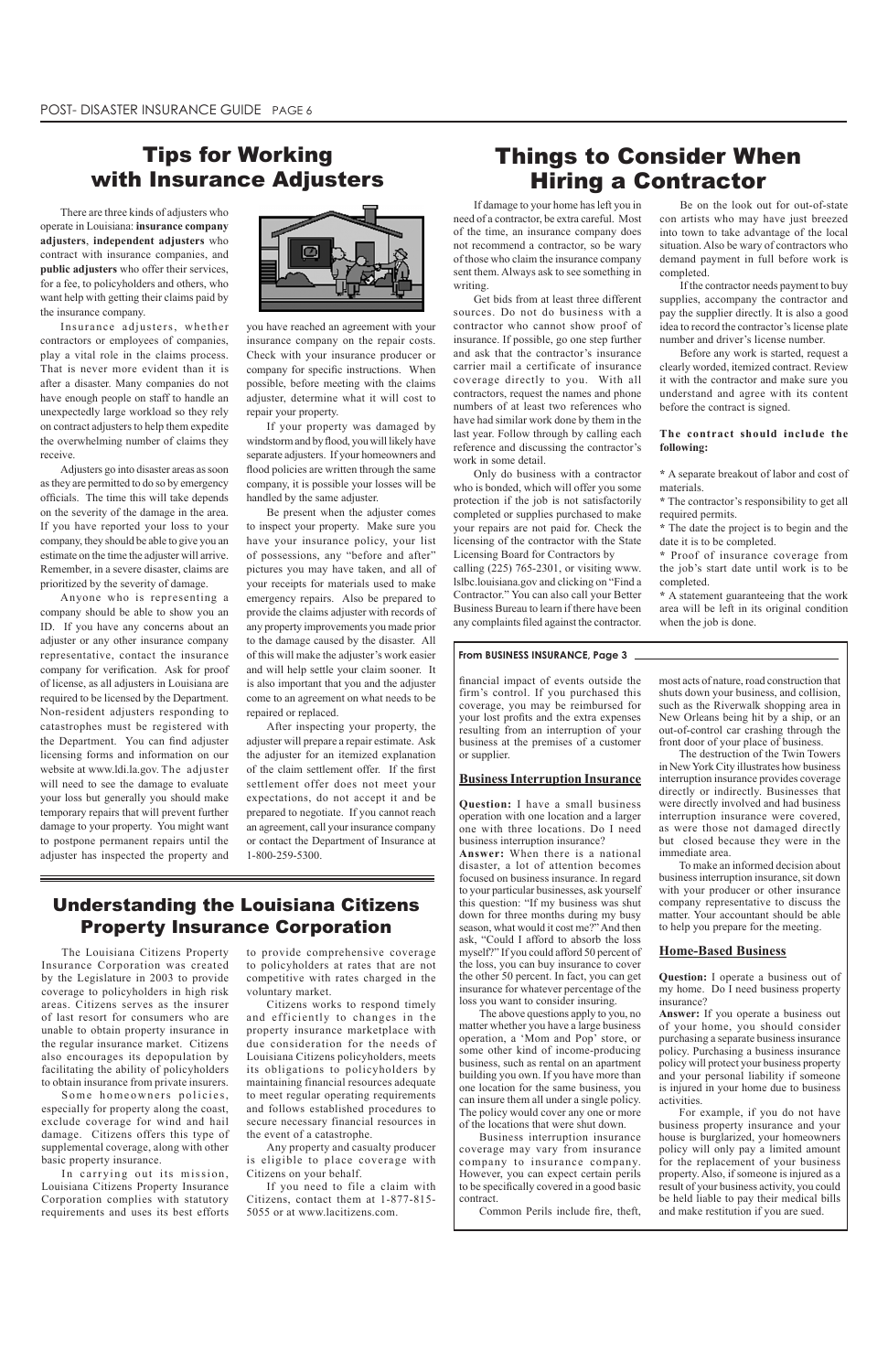## **Storm Damage**

**Question:** What types of storm damage are covered under my auto policy?

#### **Answer:**

- **A.** If Comprehensive coverage, sometimes called "Other Than Collision" coverage is included in your policy, wind and flood damages should be covered.
- **B.** Vehicles that are overturned by the force of the wind or blown into or against other objects by the wind are considered damaged by windstorm and should be covered under Comprehensive.
- **C.** Broken auto glass caused by objects blown by the wind is usually covered by Comprehensive.
- **D.** Auto glass that pops out due to sudden drops in atmospheric pressure is usually covered by Comprehensive.

## **Flooding**

**Question:** Do automobile insurance policies cover flooding?

**Answer:** Yes, if you have purchased Comprehensive coverage. If you only

have Liability coverage, your vehicle is not covered for flooding.

## **My Boat Damages Neighbor's House**

**Question:** My boat was blown into my neighbor's house during the storm. Should my boat policy cover the damage to his house?

**Answer:** No. Your neighbor's homeowners policy would cover the damage to his house unless you were negligent and held liable due to that negligence.

If you need to file an insurance claim following a disaster, we hope your insurance company will respond in a timely manner and you will receive all of the payments and benefits that you are due.

However, if you feel your insurance company is not treating your claim fairly, the Department of Insurance may be able to help. Helping you negotiate your insurance disputes is one of the most important services we provide.

All complaints against insurance companies should be submitted in writing to the Department of Insurance. You can call us for a form at 1-800-259-5300 or 225-342-1258, or print it off of the website and mail the completed form and copies of any supporting material to:

#### **Louisiana Department of Insurance Property and Casualty Consumer Complaints P.O. Box 94214 Baton Rouge, LA 70804**

If they are available, try to provide the following supporting materials with your complaint:

**\*** Letters you have written to the company or producer dealing with the problem.

**\*** Letters you have received from the company or producer.

**\*** Other letters about the problem, such as those from your doctor or lawyer.

**\*** Your policy or the excerpt from your benefits handbook that covers the situation, and any relevant sales literature or worksheets.

**\*** Your insurance ID card copied front and back.

**\***Acopy ofthe claimyou filed, if applicable.

**\*** If you have any new information after the complaint is submitted, send it to your examiner and include your file number.

## Filing a Complaint with the Department of Insurance

Once the Department of Insurance receives your complaint, you should receive an acknowledgment letter stating your file number and the name of the compliance examiner in charge of investigating your complaint. An investigation usually takes about 60 days, depending on the complexity of the case.

The Department will send a copy of your complaint to the company or other appropriate party and ask for an explanation of their position. Your examiner will then review all responses received to assure the problem has been property addressed. Your examiner will then send you a letter with the results of the investigation.

If no evidence of a violation is found, the examiner will so advise and explain why the investigation is being closed. However, if your examiner is not satisfied with the company's response, the investigation will continue.

When we talk about flood insurance, "flood" means a general and temporary condition of partial or complete inundation of normally dry land areas from:

If we feel the law has been violated, the Department will pursue administrative action to correct and punish the wrongdoing.

Keep in mind that there are limits to what the Department can do for you. Please be aware that the Department of Insurance cannot give you legal advice, act as your lawyer, interfere in a pending lawsuit or decide disputes based on who is negligent or at fault.

The Department also cannot decide disputes of a medial fact or opinion, determine the facts surrounding a claim or resolve a complaint if the only evidence is your word against the word of others. If you find you are not satisfied with the decision and explanation given to you by your examiner, you may contact our Office of Consumer Advocacy to pursue further assistance. To contact the Office of Consumer Advocacy, call toll free 1-800-259-5300 and ask for "Consumer Advocacy," or call the office directly at 225-219-0619. You may also email the Office of Consumer Advocacy at **consumeradvocacy**@ldi. la.gov.

run off of surface waters from any source. \* Mudflow, which is a river of liquid and flowing mud on the surfaces of normally dry land areas, as when earth is carried by a current of water.

According to the NFIP, just a single inch of floodwater can cause more than \$10,000 in damage to a home. Here are additional flood facts from the NFIP:

\* For those who live in a Special Flood Hazard Area (SFHA) or high-risk area and have a federally backed mortgage, the mortgage lender requires a flood insurance policy.

\* The Standard NFIP flood insurance policy does not provide coverage in excess of \$250,000 for your house (Coverage A) and \$100,000 for its contents (Coverage B). If more coverage is necessary, it can be acquired through excess flood insurance that can be purchased through private insurers.

\* The Standard NFIP flood insurance policy provides coverage up to \$500,000

## Auto and Boat Storm Damage Q & A

**See FLOOD INSURANCE, Page 8**

Since flood damage is not covered under homeowners policies, purchasing a separate flood insurance policy can help homeowners and commercial interests protect their homes and businesses. Although the Louisiana Department of Insurance (LDI) can answer basic questions about flood insurance, the Department does not regulate the National Flood Insurance Program (NFIP), approve its rates or changes or have any authority over the program. However the LDI monitors how these changes impact policyholders in Louisiana. For more information on flood insurance, please visit the NFIP's website at www. floodsmart.gov or call 1-800-427-2419.

As a coastal state, Louisiana has relied heavily on the National Flood Insurance Program (NFIP), whose majority of current indebtedness resulted from Hurricane Katrina and Rita payments in our state. There are 5.6 million NFIP policyholders nationwide.

**Flood Insurance Basics**

Flood insurance protects homes, condominiums, apartments and nonresidential buildings, including commercial structures. While some may believe that flooding only affects properties in coastal and low lying areas, the truth is everyone is vulnerable to floods. In fact, property owners outside of high-risk flood areas are responsible for 25 percent of NFIP claims in Louisiana. Rising floodwaters can prove to be hazardous no matter where you live, yet only one out of every four single family homes in Louisiana have flood insurance. This is why it is advisable for everyone to have flood insurance, even if you live in an area that is not flood prone.

\* The overflow of inland or tidal waters.

\* The unusual and rapid accumulation or

for a commercial structure (Coverage A) and up to \$500,000 for its contents (Coverage B).

\* In a high-risk area, a home is more than twice as likely to be damaged by flood than by fire.

\* Floods and flash floods happen in all 50 states.

#### **Purchasing Flood Insurance**

Contact the National Flood Insurance Program (NFIP) at 1-888-CALL FLOOD or visit www.floodsmart.gov. But don't wait until a storm is coming to purchase flood insurance. It may take 30 days after purchase for a flood insurance policy to go into effect.

#### **What if You Have No Flood Insurance**

If you do not have flood insurance, there are other possibilities for reimbursement from some flood damages. Check other property and casualty policies

## Understanding Flood and Windstorm Insurance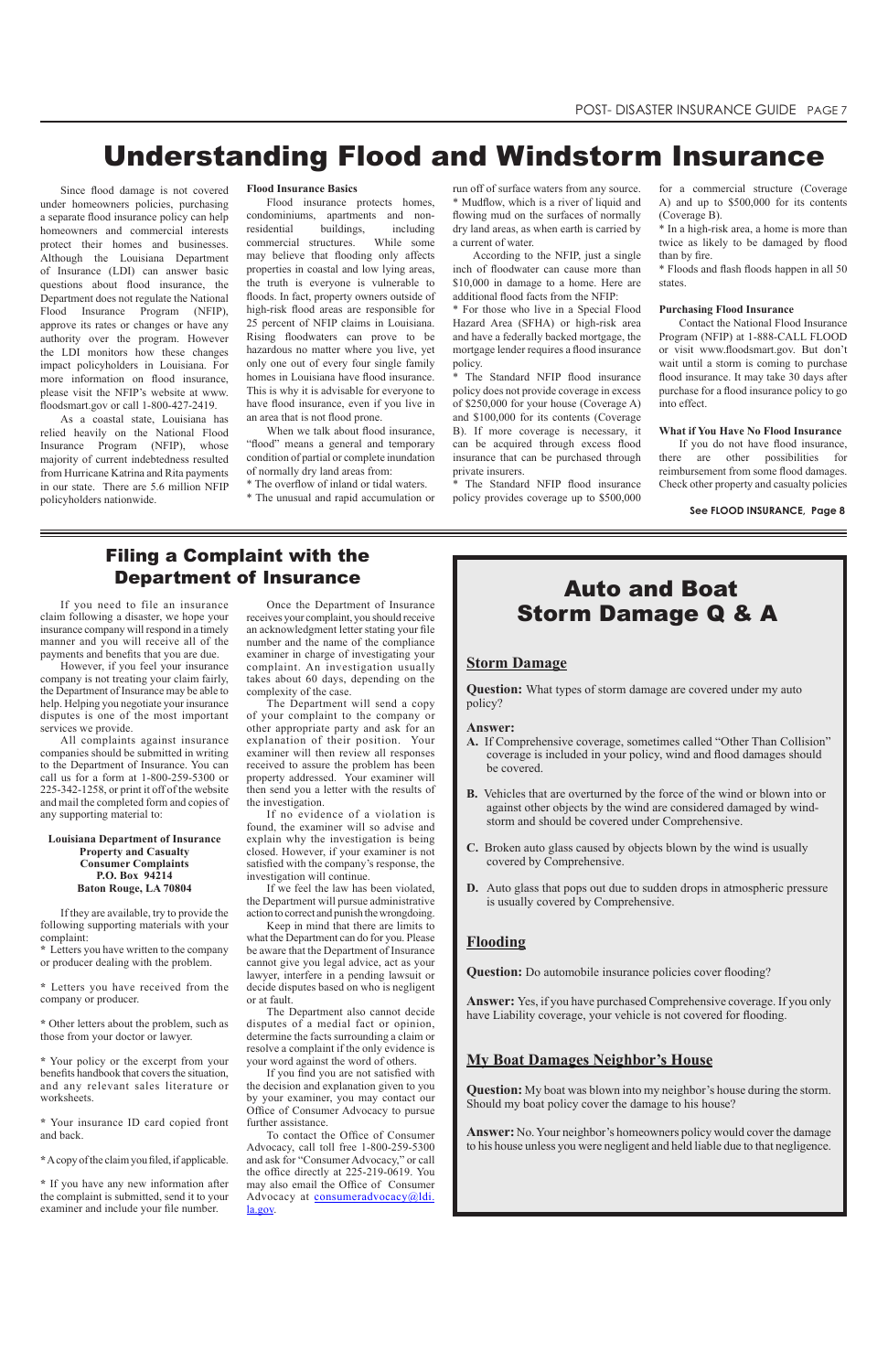## Cleaning Up After the Storm

After calling your producer or insurance company there are certain things you can do to clean up your property without causing problems with your claim.

**\*** Before you enter your home, check to make sure the structure is not in danger of collapsing.

**\*** Make sure the electricity is turned off at the main switch, and do not attempt to turn on any electrical lights or appliances until an electrician has checked your system.

**\*** Open windows and doors to help dry out the house, let the air circulate to remove foul odors and help protect you from any leaking gas. Do not light any type of open flame because you could cause an explosion.

**\*** Take pictures or video of the damage that occurred both inside and outside your home before you begin to clean up.

**\*** Once inside your home, be on the lookout for animals - especially snakes. Such animals may have found shelter in your home. Be careful walking around. After flooding, steps and floors may be slippery with mud and covered with debris such as nails and broken glass.

\* It is a good idea to hose down hard goods such as major appliances, even if they are destroyed. But do not throw the damaged hard goods away because the adjuster will need to see them. The adjuster can help you decide what should be thrown away and what should be kept.

**\*** It is best to throw out perishable foods as they may be contaminated. If your homeowners policy covers perishable foods, keep an itemized list of the things you throw out. Until local authorities proclaim your water supply safe, boil water for drinking and food preparation for five minutes before using.

- • Investigate and prepare claims on behalf of the insured.
- Research and examine relevant

**\*** If possible, make temporary repairs to your property to prevent further losses from the elements and to secure your property. This would include boarding up windows, placing plastic over holes in the roof and drying out wet carpets and furniture. Keep receipts for materials used and keep a record of the repairs you make for the adjuster. **Do not make permanent repairs until you are authorized to do so by the adjuster.**

- Inspect property and determine the amount for settling covered damages.
- Negotiate a settlement with the insurance company.

**\*** When making repairs, beware of "fly-by-night" contractors. Get more than one bid, and hire a local reputable contractor to do the repairs. Do not pay for repairs until the job is done.

#### **From FLOOD INSURANCE, Page 7**

#### To assist Louisiana residents after a storm, we've cleaned out the LDI mailbox to answer some of your most frequently asked questions about post-disaster insurance. Check them out below.

#### **What steps can we take if we are not happy with an adjuster's estimation?**

Any Louisiana insurance consumer who feels that they have not been fairly compensated for their insurance claims can contact the LDI at 1-800- 259-5300. Consumers may also file a complaint against their insurance company online at www.ldi.la.gov/ ConsumerComplaintForm. Keep in mind that in order to complete your complaint form, you will need to have your insurance card, claim number, insurance company and/or agent name and any electronic documents you would like to attach to your complaint.

#### **Can we hire an independent adjuster?**

No. Independent adjusters are representatives of insurance companies and cannot be hired by policyholders. They are typically contracted through an independent firm or agency to process and settle claims for an insurance company.

## **We've got mail**

They receive compensation from the insurer, not the insured.

Public adjusters, however, are hired and paid by policyholders directly to represent them during the insurance claims process. They act on behalf of the insured, compiling evidence to help support their clients and get them the best settlement possible.

Common duties of a public adjuster are to:

documents, including insurance policies and other forms.

**Does the insurance company need to see the trash pile in front of our house in order to make a claim?**

Your insurance company will need to see proof of damage to properly process your claim. However, they do not need to see actual damaged items as long as you remember to take plenty of pictures of them before they are discarded.



**Should we write down serial numbers of our property?**

 When filing an insurance claim, it's always best to record the model and serial numbers for all of your damaged property. Doing so will greatly benefit you in getting the best settlement for your claim and assist your adjuster during the claims

process.

**How should we document the damage for the insurance company?**

Taking photos and videos of your property is the best way to document damages for your insurance company. Creating a home inventory before a disaster strikes will help make the process of documenting damages to your property a whole lot simpler. The National Association of Insurance Commissioners (NAIC) offers a free downloadable app for your smartphone called myHOME scr.APP.book that can help you document photos and descriptions of your valuables.

for all opportunities for recovery. These may include:

\* Your homeowners policy covering loss of food by spoilage due to electrical outages or damage from power urges related to storms;

\* Your auto policy covering damage to your motor vehicle if you have comprehensive coverage;

\* Your homeowners policy covering damage by fallen trees.

You may be eligible for Federal Emergency Management Agency (FEMA) federal disaster assistance in the form of low-interest loans or grants if your home is in a federally declared disaster area. Parts of Louisiana have been declared to be a natural disaster after past storms and hurricanes and, therefore, eligible for FEMA assistance. However, federal disaster assistance declarations are awarded in less that 50 percent of flooding incidents. If you are uninsured and receive federal disaster assistance after a flood, you must purchase flood insurance to receive disaster relief in the future.

#### **If Impacted by a Flood**

If your property is flooded, you should contact your insurance producer or insurance company right away. Have your policy or policy number handy at all times and provide your phone numbers and addresses where you can be reached day or night. You will want to protect your property from further damage. Take photos of your damaged property and make whatever reasonable temporary repairs are needed. Especially cover broken windows and holes in the roof or walls. Keep a record of these repairs for possible reimbursement by your insurance company.

#### **Wind, Rain and Hail Insurance**

Wind-driven rain isn't considered "flooding" and most homeowners policies cover wind, rain, and hail damage. If your policy excludes coverage for windstorm, you should have a separate policy to insure your property for these kinds of losses. If your property is damaged by wind, wind-driven rain or hail, or if you are not sure if the damage is from flood or wind, contact your insurance producer or insurance company right away. Submit your claim for all damages. Your company will send an adjuster to investigate your claim and determine the cause of loss.

Generally windstorm damage is covered under your homeowners policy with a separate "named-storm deductible" or "hurricane deductible," which usually ranges from two percent to five percent of the insured property value and could be higher.

#### **NFIP Changes**

In 2012, the Biggert-Waters Flood Insurance Reform and Modernization Act was signed into law. The act reauthorized the NFIP until 2017 and revamped the program in order to make it actuarially sound going forward. In 2014, the Homeowner Flood Insurance Affordability Act was signed into law, not only delaying but in effect canceling some of the provisions of Biggert-Waters by limiting increases in flood insurance premiums to no more than 18 percent per year. The Act also repeals the property sales trigger that required homebuyers to pay the full-risk flood insurance rate at the time of purchase. The measure also repeals the new policy sales trigger which required property owners to pay full-risk rates when

buying a new policy. It also reinstates grandfathering. Homes that complied with previous flood maps will no longer be hit with large increases when new maps show greater risk of flooding.

The Homeowner Flood Insurance Affordability Act does not address rate hikes for businesses, secondary vacation homes and homes that repeatedly flooded that were all grandfathered into lower premiums for flood insurance before flood maps were created. Such affected policyholders will see annual increases over the next few years of 25 percent of the actuarial cost until those policies are actuarially priced.

There is also non-mandatory language directing FEMA to strive to reach the goal that most policyholders have a premium of no more than one percent of the value of their coverage - in other words, \$2,000 for a \$200,000 policy. In order to pay for the continued subsidizing of rates, annual assessments will be implemented. Assessments of \$25 per year for primary residences and \$250 per year for businesses and vacations homes will be charged to property owners who get NFIP coverage.

#### **Help Reduce Your Flood Risks**

Policyholders can take action to reduce their flood risks in several ways. They can: \* Take a look at their current, effective flood maps.

\*Talkwiththelocalfloodplainadministrator to learn if there is a preliminary flood insurance rate map available.

\* Know their risk and start planning for mitigation actions.

\* Call their insurance agent for more details on their policy.

\* Look into FEMA Mitigation programs available to them.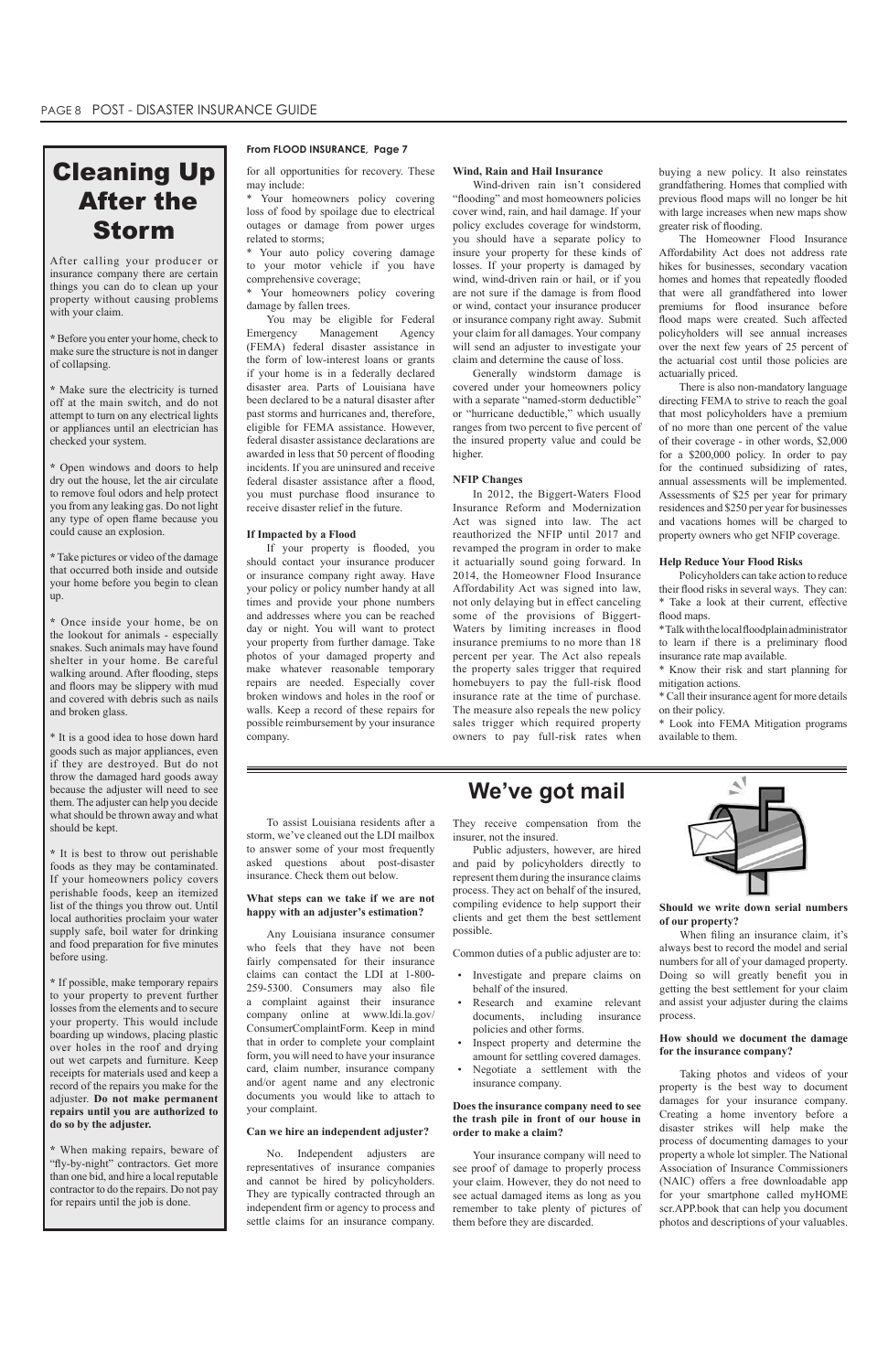|                          |              |                                                                                                                                                                                                                                      |                    | <b>Personal Property Inventory</b> |              |                                                                                                                      |              |
|--------------------------|--------------|--------------------------------------------------------------------------------------------------------------------------------------------------------------------------------------------------------------------------------------|--------------------|------------------------------------|--------------|----------------------------------------------------------------------------------------------------------------------|--------------|
|                          |              |                                                                                                                                                                                                                                      | <b>LIVING ROOM</b> |                                    |              |                                                                                                                      |              |
| ARTICLE                  | <b>BRAND</b> | <b>DATE OF PURCHASE</b>                                                                                                                                                                                                              | PRICE              | <b>ARTICLE</b>                     | <b>BRAND</b> | <b>DATE OF PURCHASE</b>                                                                                              | <b>PRICE</b> |
| Carpet/Rugs              |              |                                                                                                                                                                                                                                      |                    |                                    |              |                                                                                                                      |              |
| <b>Window Treatments</b> |              |                                                                                                                                                                                                                                      |                    | CDs/DVDs                           |              |                                                                                                                      |              |
| Sofas                    |              | <u> 1980 - Jan James James, politik eta politik eta politik eta politik eta politik eta politik eta politik eta</u>                                                                                                                  |                    | <b>Bookcases</b>                   |              |                                                                                                                      |              |
| <b>Ottomans</b>          |              | <u> 1989 - John Harry Barn, mars and de la partie de la partie de la partie de la partie de la partie de la partie</u>                                                                                                               |                    | <b>Books</b>                       |              |                                                                                                                      |              |
| Chairs                   |              |                                                                                                                                                                                                                                      |                    | <b>Musical Instruments</b>         |              | <u> 1989 - Johann John Stone, mars et al. (1989)</u>                                                                 |              |
| Coffee Tables            |              |                                                                                                                                                                                                                                      |                    | Plants/Planters                    |              |                                                                                                                      |              |
|                          |              |                                                                                                                                                                                                                                      |                    | <b>Mirrors</b>                     |              |                                                                                                                      |              |
|                          |              |                                                                                                                                                                                                                                      |                    | <b>Collectibles</b>                |              |                                                                                                                      |              |
| <b>Wall Hangings</b>     |              |                                                                                                                                                                                                                                      |                    | <b>Clocks</b>                      |              |                                                                                                                      |              |
|                          |              |                                                                                                                                                                                                                                      |                    | Lamps                              |              |                                                                                                                      |              |
|                          |              |                                                                                                                                                                                                                                      |                    | <b>Smart Phones</b>                |              |                                                                                                                      |              |
|                          |              |                                                                                                                                                                                                                                      |                    |                                    |              |                                                                                                                      |              |
|                          |              |                                                                                                                                                                                                                                      | <b>DINING ROOM</b> |                                    |              |                                                                                                                      |              |
| ARTICLE                  | <b>BRAND</b> | DATE OF PURCHASE                                                                                                                                                                                                                     | PRICE              | <b>ARTICLE</b>                     | <b>BRAND</b> | DATE OF PURCHASE                                                                                                     | PRICE        |
| Carpet/Rugs              |              |                                                                                                                                                                                                                                      |                    | Crystal                            |              |                                                                                                                      |              |
| <b>Window Treatments</b> |              |                                                                                                                                                                                                                                      |                    | Glassware                          |              | <u> 1989 - Albert Albert III, primeira a postal de la provincia de la primeira de la provincia de la primeira de</u> |              |
| <b>Buffet</b>            |              | <u> 1999 - Johann John Stone, mars et al. 1999 - John Stone, mars et al. 1999 - John Stone, mars et al. 1999 - John Stone</u>                                                                                                        |                    | Clocks                             |              |                                                                                                                      |              |
| <b>Tables</b>            |              | <u> 1989 - John Harry Harrison, mars et al. 1989 - John Harry Harry Harry Harry Harry Harry Harry Harry Harry Harry Harry Harry Harry Harry Harry Harry Harry Harry Harry Harry Harry Harry Harry Harry Harry Harry Harry Harry </u> |                    | Lamps/Fixtures                     |              |                                                                                                                      |              |
| Chairs                   |              | <u> Alexandria de la contextual de la contextual de la contextual de la contextual de la contextual de la contextual de la contextual de la contextual de la contextual de la contextual de la contextual de la contextual de la</u> |                    |                                    |              |                                                                                                                      |              |
|                          |              |                                                                                                                                                                                                                                      |                    | Toble Linone                       |              |                                                                                                                      |              |

## **BATHROOMS**

Table Linens

Wall Hangings

Other

China

<u> a serie de la p</u>

Silverware \_\_\_\_\_\_\_\_\_\_\_\_\_ \_\_

| ARTICLE                                                                                                                                                                        | <b>BRAND</b>                | DATE OF PURCHASE                                                                                                                                                                                                                                                                                                                                                                                                                                                      | PRICE | ARTICLE                                                                           | <b>BRAND</b> | <b>DATE OF PURCHASE</b>                                                                                                                                                                                                  | PRICE |
|--------------------------------------------------------------------------------------------------------------------------------------------------------------------------------|-----------------------------|-----------------------------------------------------------------------------------------------------------------------------------------------------------------------------------------------------------------------------------------------------------------------------------------------------------------------------------------------------------------------------------------------------------------------------------------------------------------------|-------|-----------------------------------------------------------------------------------|--------------|--------------------------------------------------------------------------------------------------------------------------------------------------------------------------------------------------------------------------|-------|
| <b>Clothes Hamper</b><br><b>Window Treatments</b><br><b>Wall Hangings</b><br><b>Mirrors</b><br><b>Dressing Table</b><br><b>Toilet Articles</b><br><b>Electrical Appliances</b> | <u> 1999 - Alban III, p</u> | the control of the control of the control of the control of the control of the control of the control of the control of the control of the control of the control of the control of the control of the control of the control<br><u>and the contract of the contract of the contract of the contract of the contract of the contract of the contract of the contract of the contract of the contract of the contract of the contract of the contract of the contr</u> |       | Scale<br><b>Shower Curtain</b><br>Linens/Towels<br><b>Bath Mats/Rugs</b><br>Other |              | <u> 1980 - Jan James James Barbara, politik a politik (</u><br>the control of the control of the<br><u> 1990 - John Harry Barn, mars and de la partie de la partie de la partie de la partie de la partie de la part</u> |       |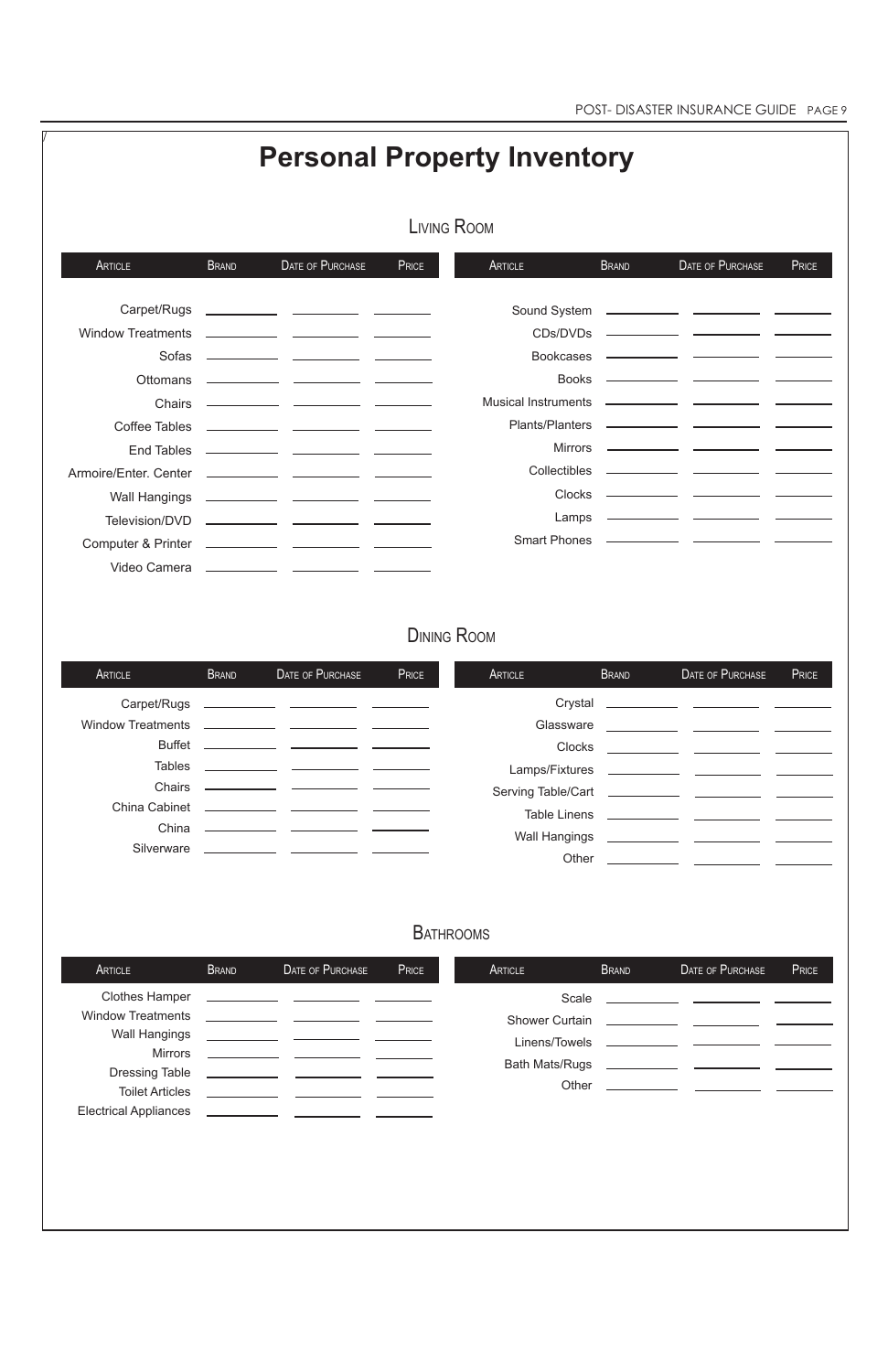## PAGE 10 POST- DISASTER INSURANCE GUIDE

| ARTICLE | <b>BRAND</b>  | DATE OF PURCHASE | <b>PRICE</b> | ARTICLE            | BRAND | DATE OF PURCHASE                                      | PRICE |
|---------|---------------|------------------|--------------|--------------------|-------|-------------------------------------------------------|-------|
|         | <b>Tables</b> |                  |              | Grill/Barbecue Pit |       |                                                       |       |
|         | Chairs        |                  |              | <b>Swing Set</b>   |       |                                                       |       |
|         |               |                  |              | Other              |       | <u> 1999 - Jan Barbara Barbara, política española</u> |       |
|         |               |                  |              |                    |       |                                                       |       |
|         |               |                  |              |                    |       |                                                       |       |
|         |               |                  |              |                    |       |                                                       |       |
|         |               |                  |              |                    |       |                                                       |       |
|         |               |                  |              |                    |       |                                                       |       |
|         |               |                  |              |                    |       |                                                       |       |
|         |               |                  |              |                    |       |                                                       |       |

|                          |              |                                                                                                                        |       | KITCHEN |                         |                                                                                                                                                                                                                                      |                                                                                                                                                                                                                                      |       |
|--------------------------|--------------|------------------------------------------------------------------------------------------------------------------------|-------|---------|-------------------------|--------------------------------------------------------------------------------------------------------------------------------------------------------------------------------------------------------------------------------------|--------------------------------------------------------------------------------------------------------------------------------------------------------------------------------------------------------------------------------------|-------|
| <b>ARTICLE</b>           | <b>BRAND</b> | DATE OF PURCHASE                                                                                                       | PRICE |         | <b>ARTICLE</b>          | <b>BRAND</b>                                                                                                                                                                                                                         | DATE OF PURCHASE                                                                                                                                                                                                                     | PRICE |
| Table/Chairs             |              |                                                                                                                        |       |         | <b>Trash Compactor</b>  |                                                                                                                                                                                                                                      |                                                                                                                                                                                                                                      |       |
| Linens/Towels            |              | <u> 1989 - John Harry Barn, mars and de Branch and de Branch and de Branch and de Branch and de Branch and de Br</u>   |       |         | <b>Disposal Unit</b>    |                                                                                                                                                                                                                                      |                                                                                                                                                                                                                                      |       |
| <b>Window Treatments</b> |              | <u> 1989 - Johann John Stone, mars et al. 1989 - John Stone, mars et al. 1989 - John Stone, mars et al. 1989 - Joh</u> |       |         | Freezer                 |                                                                                                                                                                                                                                      |                                                                                                                                                                                                                                      |       |
| Cabinets                 |              |                                                                                                                        |       |         | Washer                  |                                                                                                                                                                                                                                      |                                                                                                                                                                                                                                      |       |
| <b>Lighting Fixtures</b> |              |                                                                                                                        |       |         | <b>Dryer</b>            |                                                                                                                                                                                                                                      | <u> 1989 - John Stone, mars et al. (b. 1989)</u>                                                                                                                                                                                     |       |
| <b>Bowls</b>             |              |                                                                                                                        |       |         | <b>Small Appliances</b> |                                                                                                                                                                                                                                      |                                                                                                                                                                                                                                      |       |
| Pots/Pans                |              |                                                                                                                        |       |         | Clocks                  |                                                                                                                                                                                                                                      |                                                                                                                                                                                                                                      |       |
| <b>Utensils</b>          |              |                                                                                                                        |       |         | Radios                  |                                                                                                                                                                                                                                      |                                                                                                                                                                                                                                      |       |
| Cutlery                  |              |                                                                                                                        |       |         | Step Stool              |                                                                                                                                                                                                                                      |                                                                                                                                                                                                                                      |       |
| <b>Dishes</b>            |              |                                                                                                                        |       |         | Television              |                                                                                                                                                                                                                                      | <u> The Common State Common State Common State Common State Common State Common State Common State Common State Common State Common State Common State Common State Common State Common State Common State Common State Common S</u> |       |
| Glassware                |              |                                                                                                                        |       |         | Microwave               | <u>and the state of the state of the state of the state of the state of the state of the state of the state of the state of the state of the state of the state of the state of the state of the state of the state of the state</u> |                                                                                                                                                                                                                                      |       |
| Refrigerator             |              |                                                                                                                        |       |         | <b>Food Supplies</b>    |                                                                                                                                                                                                                                      |                                                                                                                                                                                                                                      |       |
| Stove                    |              |                                                                                                                        |       |         | <b>Wall Hangings</b>    |                                                                                                                                                                                                                                      |                                                                                                                                                                                                                                      |       |
| <b>Dishwasher</b>        |              |                                                                                                                        |       |         | Other                   |                                                                                                                                                                                                                                      |                                                                                                                                                                                                                                      |       |

## **BEDROOMS**

| ARTICLE                  | <b>BRAND</b> | DATE OF PURCHASE                                                                                                       | PRICE | <b>ARTICLE</b>         | <b>BRAND</b> | DATE OF PURCHASE                                                               | PRICE |
|--------------------------|--------------|------------------------------------------------------------------------------------------------------------------------|-------|------------------------|--------------|--------------------------------------------------------------------------------|-------|
| <b>Beds</b>              |              | <u> 1980 - John Harry Harrison, mars and the second second second second second second second second second second</u> |       | <b>Mirrors</b>         |              | <u> 1989 - Andrea Stein, Amerikaansk politiker († 1908)</u>                    |       |
| <b>Mattresses</b>        |              | <u> 1989 - Jan Sarah Barat, masjid a</u>                                                                               |       | Clocks                 |              |                                                                                |       |
| <b>Bed covers/Linens</b> |              |                                                                                                                        |       | Radios                 |              |                                                                                |       |
| <b>Dressers</b>          |              |                                                                                                                        |       | <b>TV//DVD Player</b>  |              | <u> 1980 - Jan James James, politik eta politik eta politikaria (h. 1908).</u> |       |
| Jewelry Box/Contents     |              |                                                                                                                        |       | Telephone              |              |                                                                                |       |
| Nightstands              |              |                                                                                                                        |       | <b>Toilet Articles</b> |              |                                                                                |       |
| <b>Bookcases</b>         |              |                                                                                                                        |       |                        |              |                                                                                |       |
| <b>Books</b>             |              |                                                                                                                        |       | Games                  |              |                                                                                |       |
| <b>Chairs</b>            |              |                                                                                                                        |       | <b>Toys</b>            |              |                                                                                |       |
| Carpet/Rugs              |              |                                                                                                                        |       | <b>Collectibles</b>    |              |                                                                                |       |
| <b>Window Treatments</b> |              |                                                                                                                        |       | Clothing               |              |                                                                                |       |
| <b>Lighting Fixtures</b> |              |                                                                                                                        |       | <b>Shoes</b>           |              |                                                                                |       |
| Lamps                    |              |                                                                                                                        |       | <b>Wall Hangings</b>   |              |                                                                                |       |
| Armoires/Chests          |              |                                                                                                                        |       | Other                  |              |                                                                                |       |

## PATIO/PORCH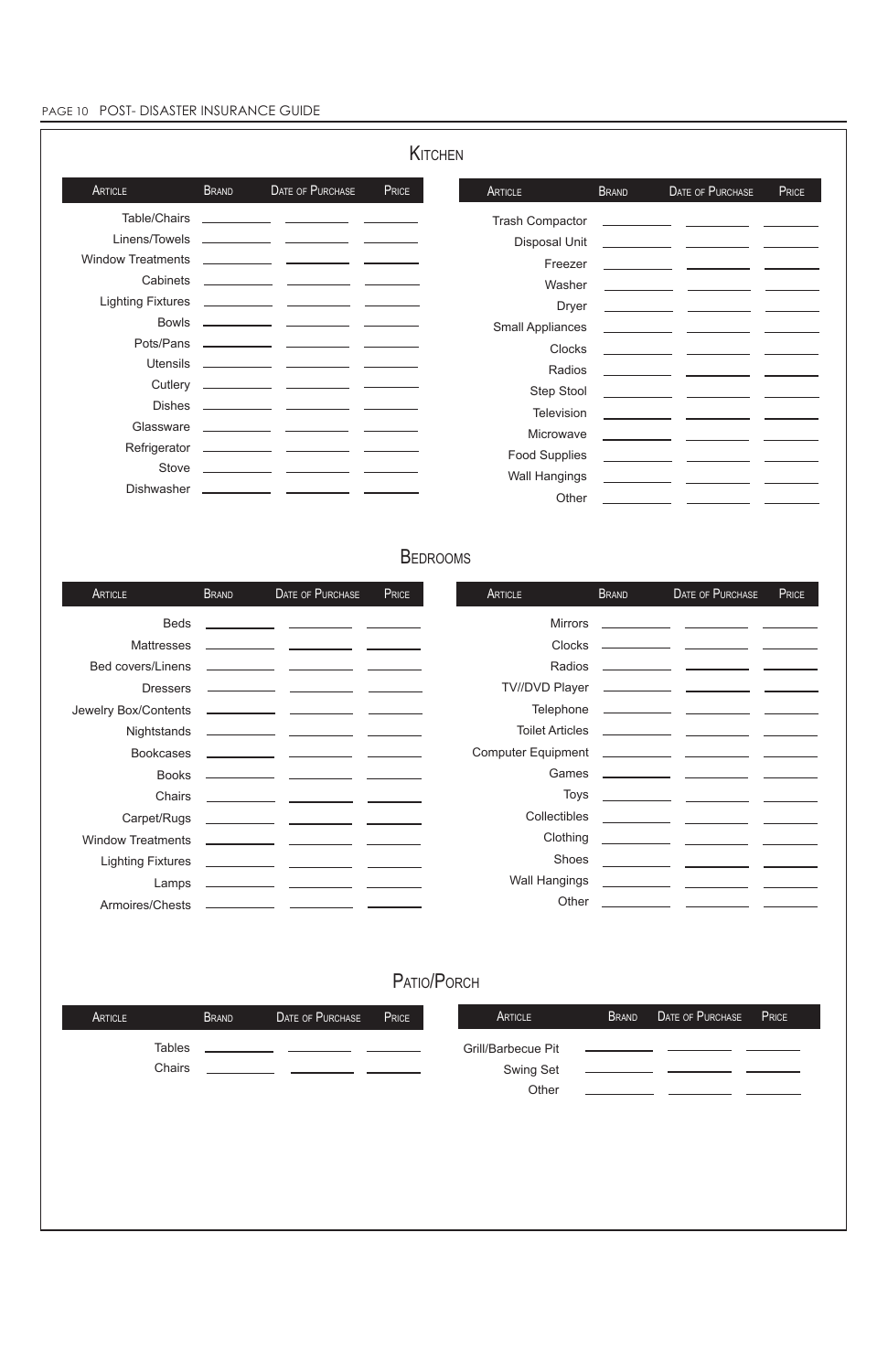|                           |              |                                                              |              | <b>ATTIC/GARAGE/STORAGE ROOM</b> |              |                                                                            |       |
|---------------------------|--------------|--------------------------------------------------------------|--------------|----------------------------------|--------------|----------------------------------------------------------------------------|-------|
| ARTICLE                   | <b>BRAND</b> | <b>DATE OF PURCHASE</b>                                      | <b>PRICE</b> | ARTICLE                          | <b>BRAND</b> | DATE OF PURCHASE                                                           | PRICE |
| Furniture                 |              |                                                              |              | Wheelbarrow                      |              | <u> 1980 - John Stone, mars et al. (1980), provincial est anno 1980.</u>   |       |
| Luggage/Trunks            |              |                                                              |              | Rake/Leaf Blower                 |              | <u> 1989 - John Stone, mars et al. (1989), provincial est anno 1989.</u>   |       |
| <b>Exercise Equipment</b> |              |                                                              |              | Lawn Mower                       |              |                                                                            |       |
| <b>Sports Equipment</b>   |              |                                                              |              | Weed Eater                       |              |                                                                            |       |
| <b>Camping Equipment</b>  |              |                                                              |              | Garden Tools                     |              |                                                                            |       |
|                           | <b>Toys</b>  | <u> 1989 - Johann John Stone, francuski politik († 1908)</u> |              | Ladders/Step Stools              |              |                                                                            |       |
| <b>Outdoor Games</b>      |              |                                                              |              | Workbench                        |              | <u> 1989 - Johann John Stone, mars et al. (</u>                            |       |
| <b>Bicycles</b>           |              |                                                              |              | Shop Tools                       |              |                                                                            |       |
| <b>Lawn Decorations</b>   |              |                                                              |              |                                  |              |                                                                            |       |
| Shovels/Hoes              |              |                                                              |              |                                  |              |                                                                            |       |
| Sprinklers/Hoses          |              |                                                              |              | Storage Freezer                  |              |                                                                            |       |
|                           |              |                                                              |              | Other                            |              | <u> 1980 - Jan James James Barbara, politik eta politikaria (h. 1905).</u> |       |

| <b>Contact the LDI</b>                                              |
|---------------------------------------------------------------------|
| Louisiana Department of Insurance                                   |
| 1702 N. 3rd Street, Baton Rouge, LA 70802                           |
| P.O. Box 94214, Baton Rouge, LA 70804                               |
| www.ldi.la.gov                                                      |
| General Information: (800) 259-5300, or (225) 342-5900              |
| Senior Health Insurance Information Program (SHIIP): (225) 342-5301 |
| Agents Licensing: (225) 342-0860                                    |
| Company Licensing: (225) 342-1251                                   |
| <b>Insurance Rating: (225) 342-5203</b>                             |
| Fraud Investigation: (225) 342-4956                                 |
| Consumer Services: (225) 342-1258                                   |

Consumer Advocacy: (225) 219-0619